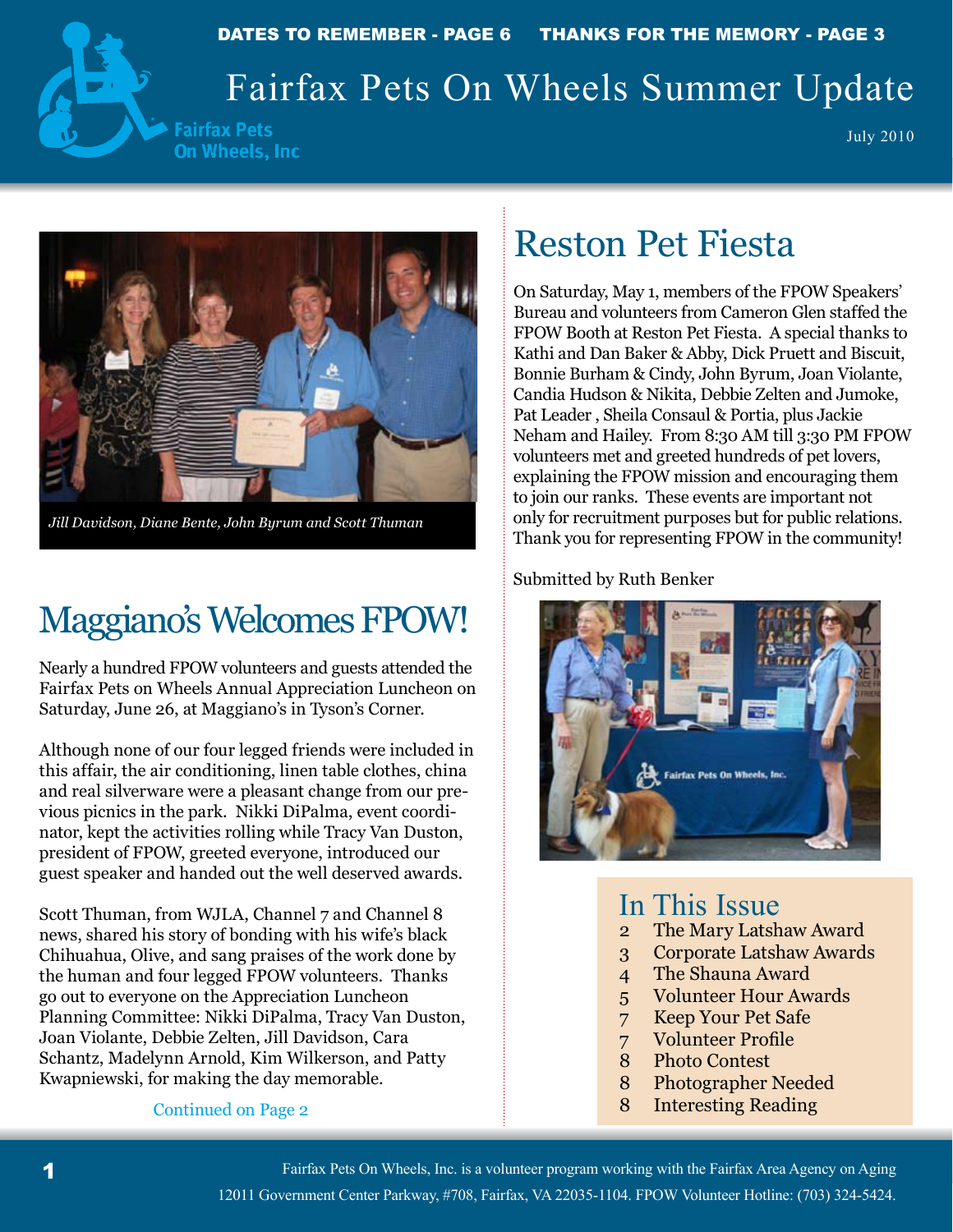### The Mary Latshaw Award

The Mary Latshaw Award was established in 1990 to honor Mrs. Mary Latshaw, who was an active volunteer in the Fairfax Pets on Wheels (FPOW) program and its forerunner, Northern Virginia Visiting Pets. After moving to Florida in 1989, Mrs. Latshaw was a volunteer with PUP (Pets Uplifting People), another pet visitation program, until her death in June 1990.

The objective of the Latshaw award is to honor FPOW volunteers who epitomize the goals of the program by giving of themselves through regularly scheduled pet visitation and other program support activities.

The 2010 Individual Award was given to Brenda Pitts. Brenda joined FPOW in 1996 and since that time she has logged more than 1,115 hours of volunteer service.

Brenda visited Leewood Nursing home with her beagle, Lady and her hound mix, Max, until they passed away. Her most recent FPOW pet is a shelter beagle named Sissy. The residents of The Lodge at Leewood always have dog treats available for the pet volunteers and were totally taken by Max. He would make a beeline to one resident who lovingly referred to him as "brown eyes".

One of Sissy's special residents is a young man who uses a wheelchair. Each time he sees Brenda with Sissy



*Brenda working at Paws for a Cause*

he follows them around and tells everyone, "I just love this dog". Brenda has made numerous contributions to FPOW in other areas, too. She is the assistant liaison at Leewood and since 2002 Brenda has been the Merchandise Committee Chair, managing all aspects of our vast selection of FPOW logo merchandise. This is no small task as it entails developing forms used to track sales, storing the merchandise, and making it available at events, ensuring the appropriate quantities are always on hand, and making recommendations

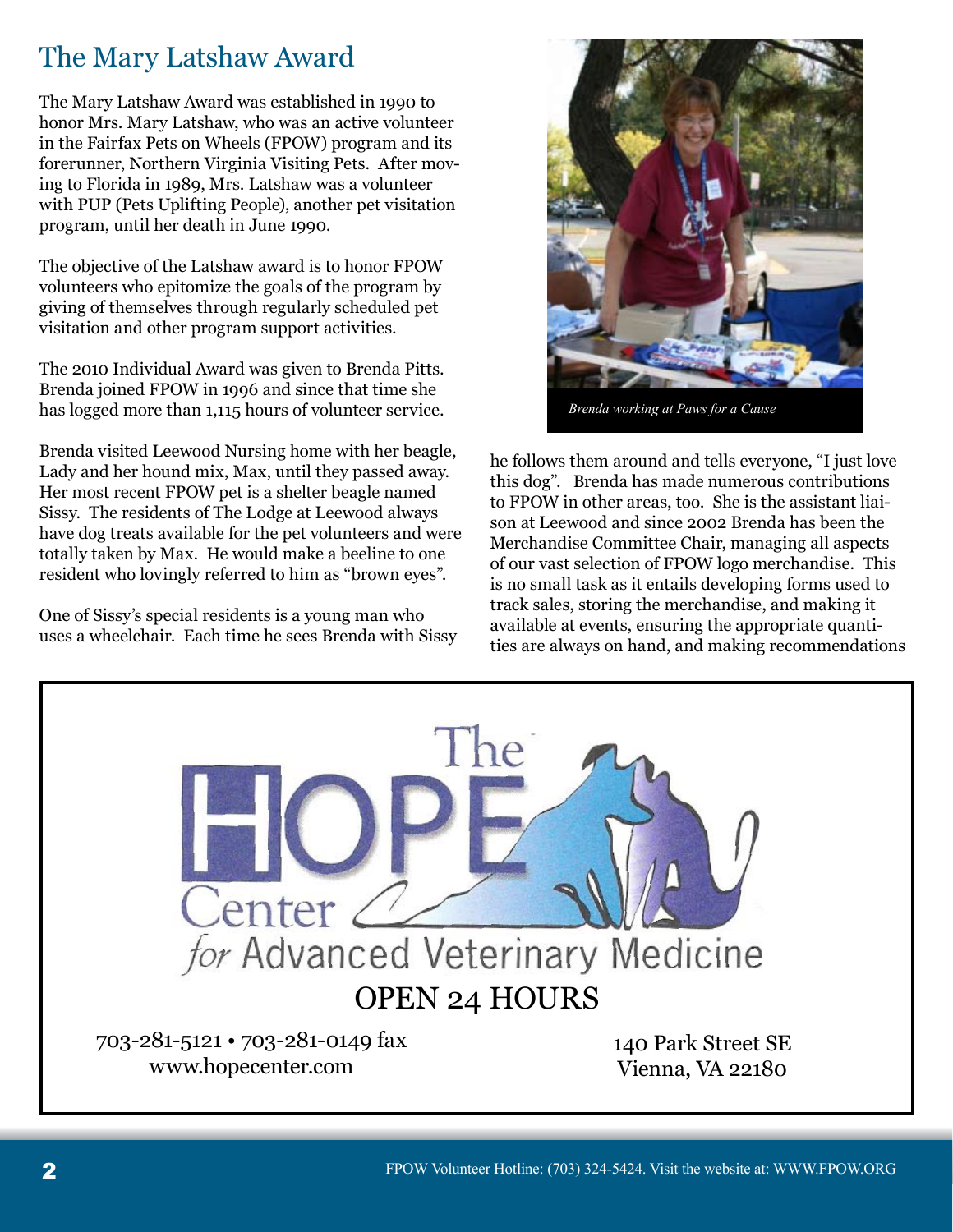# Thanks for the Memory

In memory of Jasmine, a Yellow Lab, who faithfully served the residents at Iliff Nursing Home and our FPOW organization. She always knew as I started to make preparations for each and every visit to Iliff, it meant she would be doing something special; Jasmine was always the first one to jump on the back seat of the car where she would wait for me to roll down the window and hang her head out the window for the 3 mile drive up the road to Iliff. At the time of the deep snow after several feet of snow isolated us for three or four days last February, paths were shoveled around the house so we could continue to give Jasmine exercise. There came a point where her back legs just would not function any longer, but she still managed to get up and walk. However, it was the recurrent seizures that were progressively getting worse with each passing day that made it necessary for me to call her vet and tell him it was time. Jasmine and I were the best team and the kind

for new items to be added to the list of available merchandise. Brenda goes out of her way to help out with Temperament Testing when she volunteers at the event to make merchandise available to the new volunteer teams.

 thoughts of our fellow Volunteers, FPOW staff, and the one beautiful, red rose sent to us from Iliff residents are testimony to how much she impacted our lives and the lives of others. From David and Judy Rybak

To make a tax deductible donation to the FPOW Memory Book in someone's memory or honor, please send your check with brief letter to the FPOW address listed on the back of this newsletter (including pet/person's name, to whom you wish acknowledgement mailed, and a brief detail of the occasion). Your memorial will be permanently entered into the FPOW Memory Book, an acknowledgement will be sent, and the announcement will appear in a future edition of our newsletter.

over 400 hours of ADMINISTRATIVE service between  $4/1/09$  and  $3/31/10$  and they are the reason our organization can function as smoothly as it does. Tracking and processing all of the FPOW paper work for over 300 volunteer teams can be a thankless and massive job.

> Some of the duties this team tackles are maintaining a file for every volunteer and pet, answering the many "hotline" telephone calls, handling numerous e-mails, sorting and redirecting mail, and answering endless program questions. If this wasn't enough, each and every member of this team also does facility visits with their pet partners. Together they racked up over 350 VISITING hours. Leading by example, these folks teach us how quiet dedication and service profoundly affects FPOW and our mission.

The second Corporate Latshaw award was given to the dedicated staff at The Virginian. Since 1993 Fairfax Pets on Wheels volunteer teams have been visiting the resi-Scott Thuman and Kate Law of The Virginian<br>dents of The Virginian's Healthcare

#### Corporate Latshaw Awards

There were two 2010 Corporate Latshaw Awards winners this year. The first was given to the FPOW Fairfax Area Agency on Aging Volunteer Team consisting of Jill Davidson, Carla Graham, Diane Bente, John Byrum, and Ruth Benker.

FPOW has a team of unsung heroes who work in the background, are rarely noticed and are absolutely indispensible. They deserve to be not only noticed, but honored. It's one of those jobs, much like a cleaning house, that no one appreciates unless you stop doing it. The team has supplied FPOW with

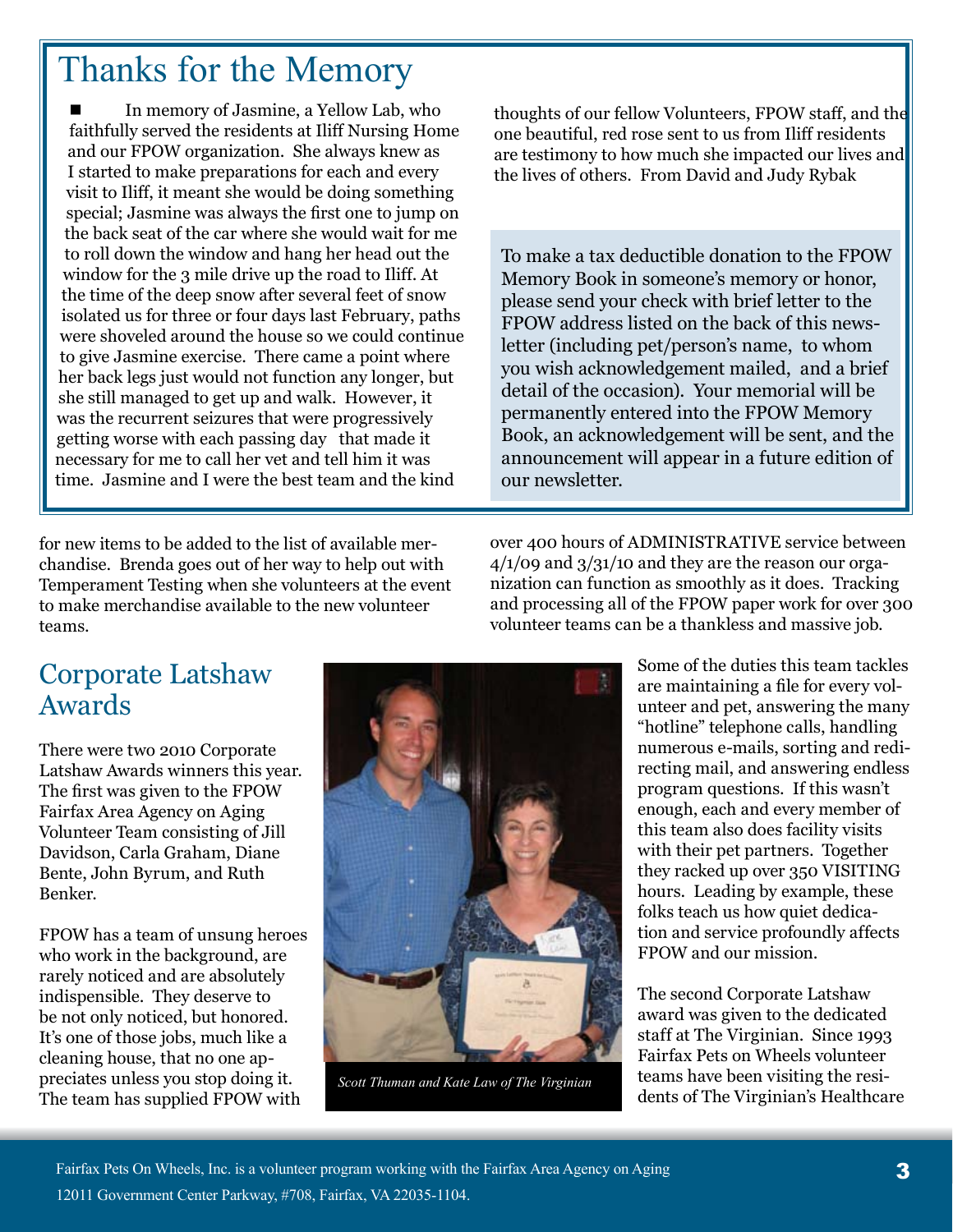Center and Assisted-Living. Pet teams have come and gone, staff members have retired, and dozens of our dear resident friends have passed on. During that time Christopher Isherwood, Executive Director, Pricilla Kneisley, Administrator of the Healthcare Center (the nursing home) and Judie Powell, former Activities Director and our primary contact for many years, have been staunch supporters of FPOW. When Judie retired last year, Sharry Henk was named the new Activities Director. From the beginning these staff members have been extremely supportive of our program because they know first hand the importance of the human animal bond and the benefits that our pets and their handlers bring to the residents we visit.

On numerous occasions The Virginian has given back to our program by allowing us to host FPOW events in their Assembly Room. When FPOW celebrated its 25th year anniversary at each facility that we visit, the Virginian helped organize the facility event and provided the refreshments and assistance from staff so that the Healthcare Center residents could attend the celebration.

The Activities Office has thanked their FPOW volunteer teams with pet parties and special treats and clever prizes for the pets and their owners. Once each year, the Virginian celebrates all Virginian volunteers with a lovely brunch. In addition some of the FPOW teams have participated in fun doggie fashion shows attended by Virginian residents from all levels of their community.

The Virginian has been a steadfast sponsor of FPOW's Paws For A Cause Walk since the fund raiser was established in 1996. For the past two years, the Virginian has sponsored our walk at the highest level and last October more than 10 staff members from the Virginian walked as a group in support of our cause.

#### The Shauna Award

The Shauna Award was established in 1993 to honor Shauna Marie Salisbury, beloved Irish Setter of Susie and Bob Duvall, who died on March 26, 1993. Shauna was an active participant in Northern Virginia Visiting Pets and later in the FPOW program from April 1987 until January 1993, well into her 14th year. Shauna epitomized the pet volunteer and was instrumental in getting residents of the facilities she visited to communicate with staff, family and volunteers. As the senior training dog of the Fairfax Nursing Center she trained

many new four-legged volunteers. Shauna always had a smile on her face and a happy wag of her tail.

The 2010 Shauna Award winner is Marley Bryson, a cocker spaniel belonging to Brian Bryson. This team visits Mount Vernon Nursing and Rehabilitation Center once a week and misses the opportunity only when Brian travels out of town.

Marley typically starts each visit by seeing all the residents in the physical therapy room where he gets a warm reception and everyone asking him to come over for a friendly pat on the head or ear rub. Often there are 20 or more residents in PT who can't help but smile with the constant wagging of his little Cocker tail and smiling face. The PT staff enjoys having Marley working the room as it provides a little break during the therapy regimen.

Marley then makes the rounds passing each room in the two floor facility and looking for familiar faces in the activities room. Whenever someone wants to say hello, Marley will happily oblige them by spending a few moments visiting. One resident in particular, a stroke victim was having difficulty recapturing her ability to speak English. It seemed like Marley helped this resi-



*Scott Thuman and Brian Bryson*

dent get her point across during his visits and the visit always ended with the resident clearly saying, 'bye, bye'. Marley is also well known among the staff at the Mount Vernon facility including the Administrator, support staff, nursing staff and all the others who help the facility run smoothly.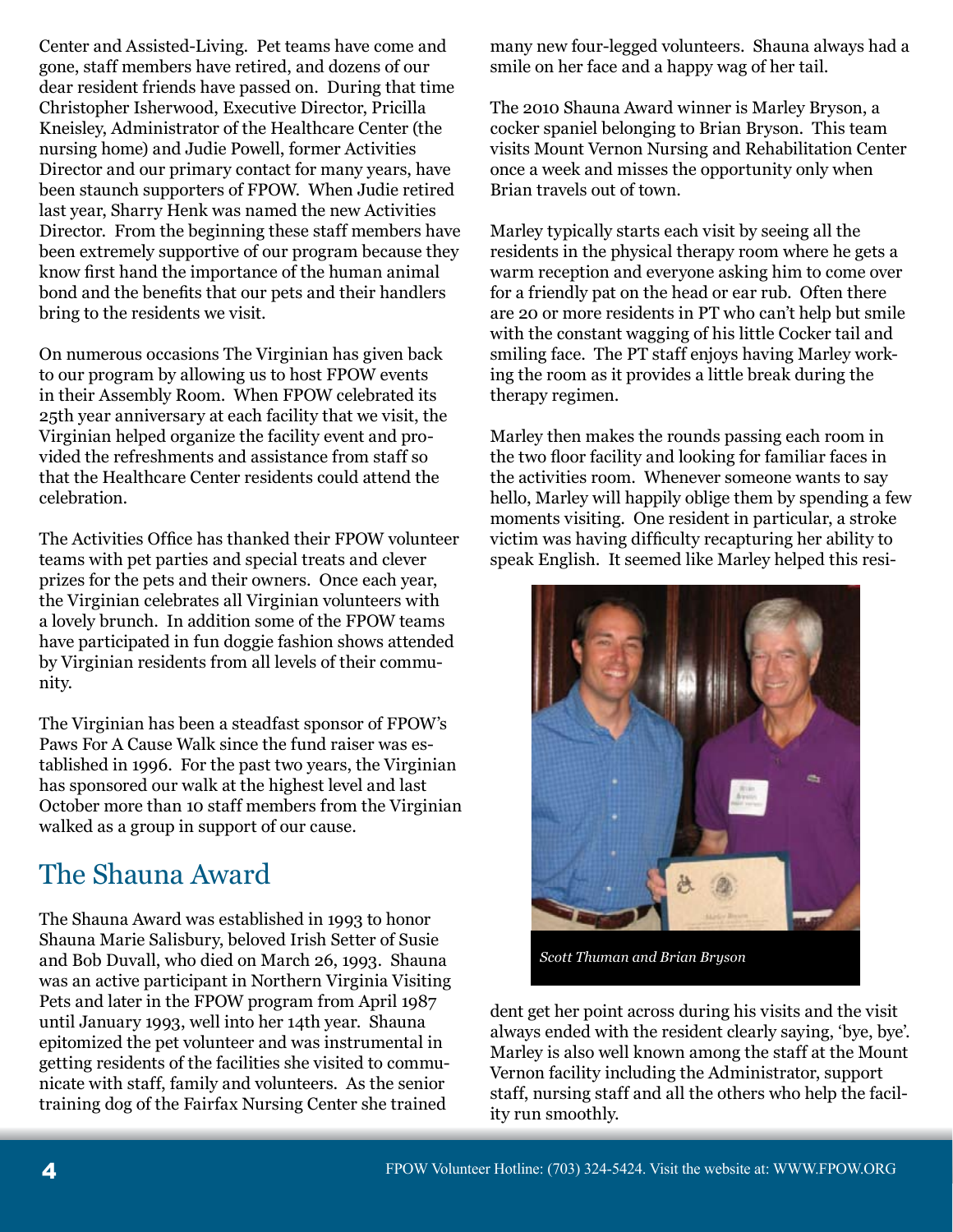

### **Mount Vernon Nursing & Rehabilitation Center**

*Extraordinary care... for those who expect the best.*

#### *Providing exceptional nursing care with gentle compassion to the Alexandria/Mount Vernon Community*

- **Skilled & Intermediate Care/Medicare Certified**
- **Restorative & Rehabilitative Nursing**
- **Physical, Occupational & Speech Therapies**
- **Extensive Therapeutic Activities Program**
- **Registered Dietician/Special Diets**
- **WanderGuard™ Security System**
- **Short Term Care (Respite)**

#### **(703) 360-4000 • www.MVNRC.net 8111 Tiswell Drive • Alexandria, Virginia 22306**

*Family Owned and Operated • Part of a Medical Community including physicians offices and the Mount Vernon Hospital*

### Volunteer Hours Awards

#### **Bronze = 50 -74**

Paula Burger 66 Mariann Durante 60 Pat Dutton 54 Harry Gedney 74 Stecia Lansdell 51 Renee Ostebo 57 William Price 68 Laurie Stone 74 Charles Viall 57

**Gold = 99 or more** Sabine Arndt 191 Kathryn Baker 309 Pete Barnes 227 Ruth Benker 303 Diane Bente 118

Brian Bryson 126

**Silver = 75-99** Elizabeth Breyer 87 Judith Chopp 87 Nikki DiPalma 92 Alvin Doehring 76

Patty Kwapniewski 97 Dan Rollyson 96 Joseph Vinson 93 Joan Violante 84



*Silver Hour Awardees*

Bonnie Burnham 175 John Byrum 174 Lori Caplan 109 Bobbie Cippel 116 Jill Davidson 237 Norbert Dee 141 Carla Graham 137 Patricia Leader 109 Debby Weinstein 583 Deborah Zelten 105

Θ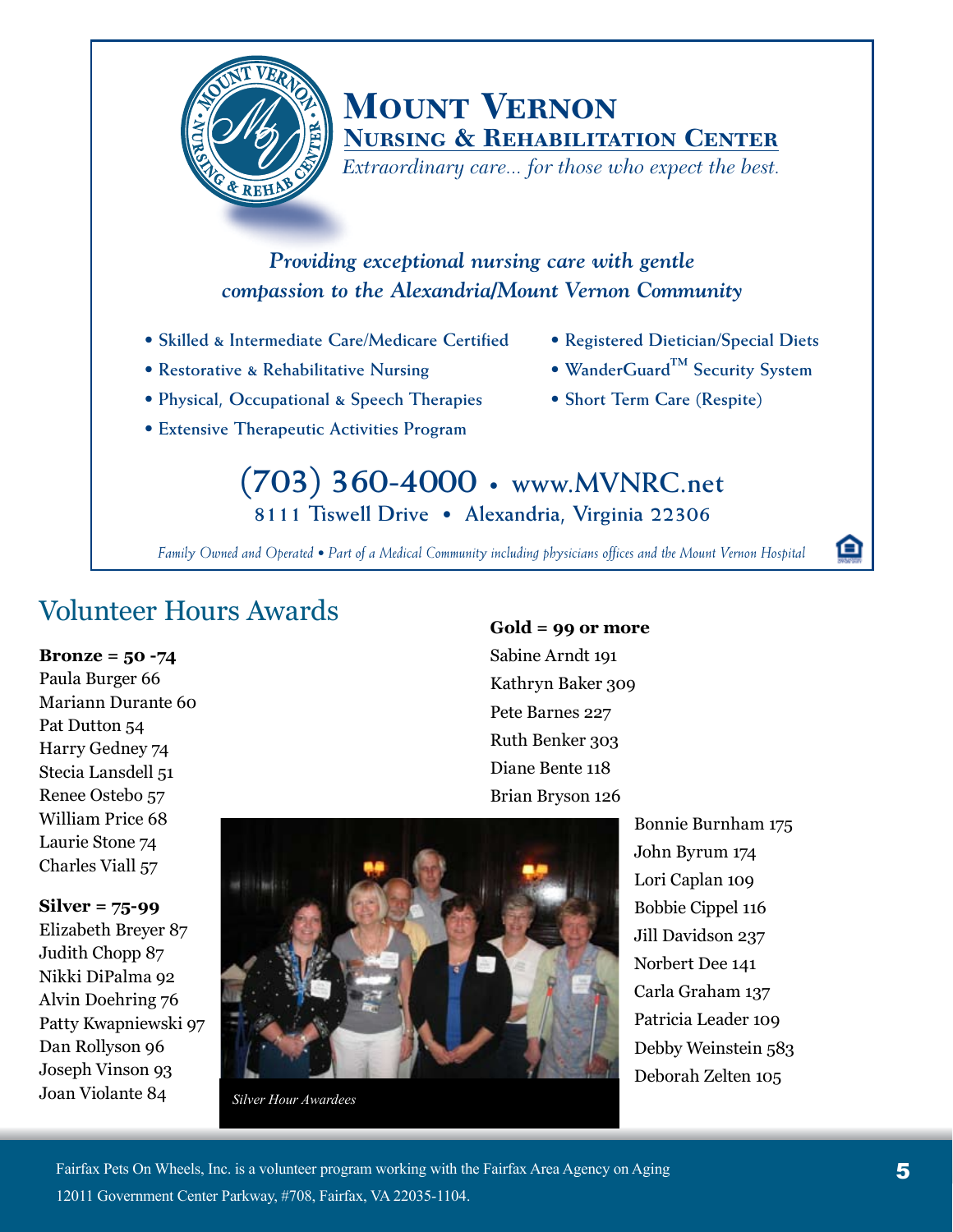# Dates to remember

**BOD Meeting at Leewood: September 13, 7:00 pm**

**Annual Meeting All Members at Leewood: September 13, 2010 8:00 pm** 

**Newsletter Submission Deadline: September 30**

**Paws for a Cause: October 3, Noon Weber's Pet Supermarket, NEW on-line registration at www.fpow.org** 

**Ombudsman & Adult Protective Services Educational SEMINAR at Leewood: November 9, 7:30 pm**

**BOD Meeting at Leewood: December 6, 7:00 pm**

**Newsletter Submission Deadline: December 30**



*Gold Hour Awardees*

#### Number of Volunteers and Hours Logged between 1/1/09 - 3/31/10

| Facility                      | # of<br>Volunteers | # of<br>Hours |
|-------------------------------|--------------------|---------------|
| Virginian                     | 53                 | 1837          |
| <b>Sleepy Hollow</b>          | 11                 | 354           |
| Powhatan                      | 25                 | 1013          |
| <b>Mount Vernon</b>           | 19                 | 491           |
| Leewood                       | 24                 | 241           |
| Iliff                         | 29                 | 860           |
| Commonwealth                  | 17                 | 1042          |
| <b>Cameron Glen</b>           | 66                 | 1976          |
| <b>Burke</b>                  | 28                 | 334           |
| <b>Arlington Hospital</b>     | $\overline{2}$     | 58            |
| <b>Arden Courts Fair Oaks</b> | 20                 | 188           |
| Arden Courts Annandale        | 15                 | 423           |
| Administrative                | 6                  | 132           |

## Animal Control Officers Report Disturbing Statistic

An article in the Fairfax Times in April reinforces the fact that not all northern Virginia pet owners are as responsible as FPOW pet owners -- I was astounded to learn that "animal control officers found that about half of pet owners had current licenses and vaccinations."

Remember when visiting, if other dogs are in the facility and are not FPOW dogs, that we give them a "wide berth". After all, our dogs are there to work – that is their job in the nursing home – not to play. Greeting their fellow FPOW colleagues is certainly acceptable, but just like their two-legged partners at their place of employment, getting back to work is expected after the social niceties.

We, and the facilities we visit, know that FPOW pets have been health certified (with current rabies shots and free and clear of any infectious diseases) and have been temperament evaluated plus our FPOW handlers

have been trained in proper visiting etiquette. All non-FPOW pets have an unknown health status, please be mindful of this fact.

Submitted by Ruth Benker

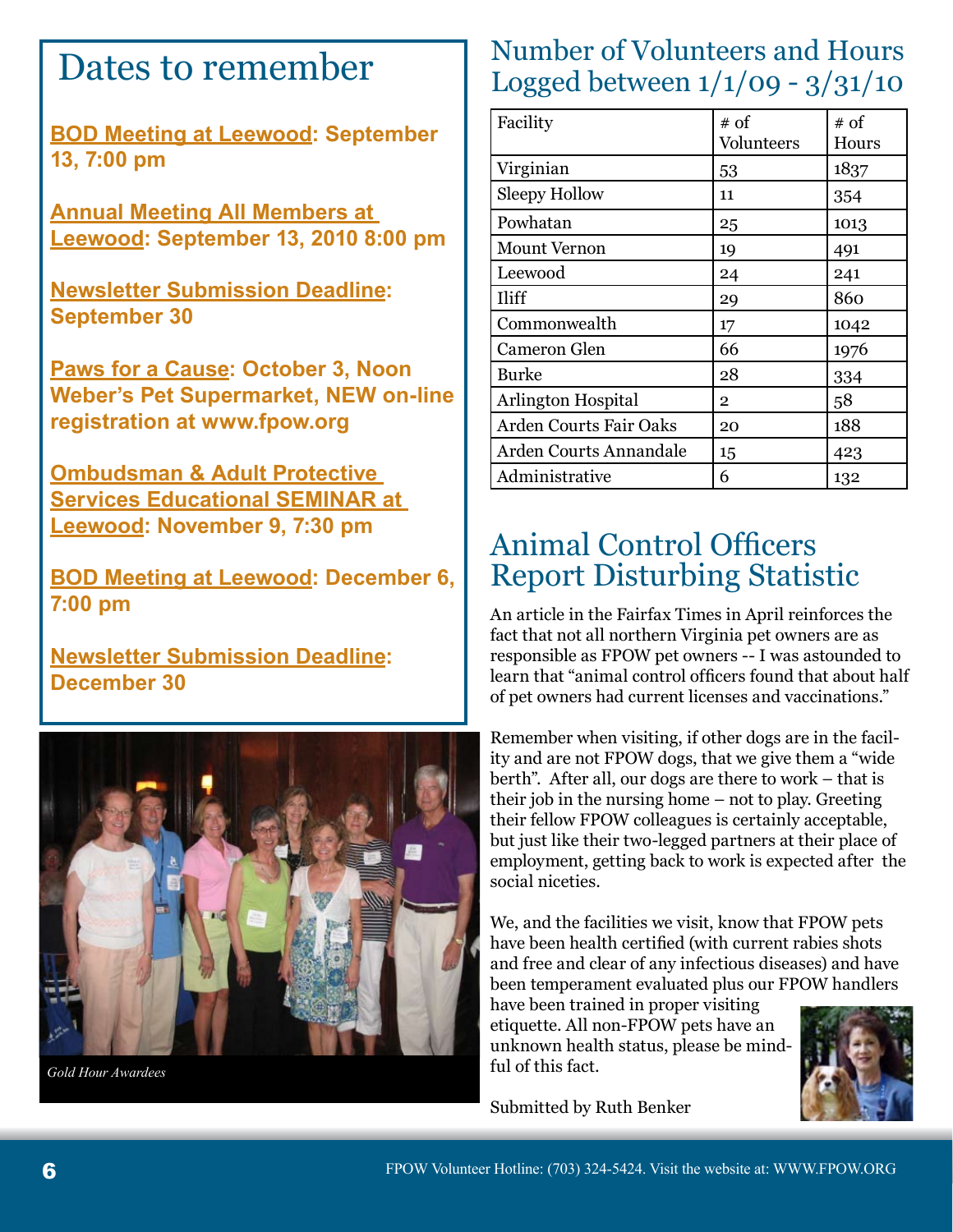

I am looking for help at the NATIONAL CAPITAL CAT SHOW!

I am looking for volunteers to work alongside FPOW speaker bureau members for morning and afternoon shifts staffing an informational table for FPOW. Volunteering at our table with allow you FREE admission to the event. Hundreds of beautiful cats, tons of great people and animal shopping, plus you'll get to spend time with other terrific FPOW volunteers and help recruit needed volunteers.

If you are interested please contact: Kim Wilkerson by E mail: mwilkerson@juno.com

### Candia & Nikita share their talents

Our volunteer spotlight this quarter is on Candia Hudson, who is involved with senior citizens in both her professional and her volunteer careers. She volunteers at Cameron Glen with her dog Nikita.

Candia is an area native and currently resides in Reston. She loves the area for its convenient location, lush scenery, historical and cultural assets, many festivals, and the sense of community in the Reston area with its opportunities for all ages. Candia recently became engaged to Alan, who is originally from Chicago. Alan also provides volunteer assistance and care to the elderly and has joined Nikita and Candia as a guest while visiting Cameron Glen. Candia is employed in the mortgage banking industry, where she works on the financ-



ing, construction, and servicing of nursing homes and assisted living facilities. She has an adult son, Samuel, who in addition to his civilian career is a member of the Virginia Army National Guard.

Nikita is a Black Lab/Golden Retriever mix whose full name is Nikita Liberty. She was given this name because she was adopted in Pennsylvania shortly after the September 11 attacks. Candia and a friend were visiting there and stopped to see some four month old puppies. The friend, a big guy who didn't know what to do with a puppy, was holding Nikita, and Candia went over to

say hello. Nikita leaned over and put her little head right under Candia's chin, and the rest is history. Nikita recently celebrated her 9th Birthday and is still full of energy.

The volunteer team has been visiting Cameron Glen since 2003. Nikita is well known there for her great disposition, and she enjoys practicing her visiting skills whenever and wherever she sees a senior citizen or someone in a wheelchair or using a walker. Nikita has a special love for visiting in the Alzheimer's /Dementia wing at Cameron Glen. She often

waits at the door to the unit and insists that the volunteer team go in to see the residents. Sometimes the residents ask Candia "who is bringing whom" to the visit, since Nikita seems to be in charge of greeting ev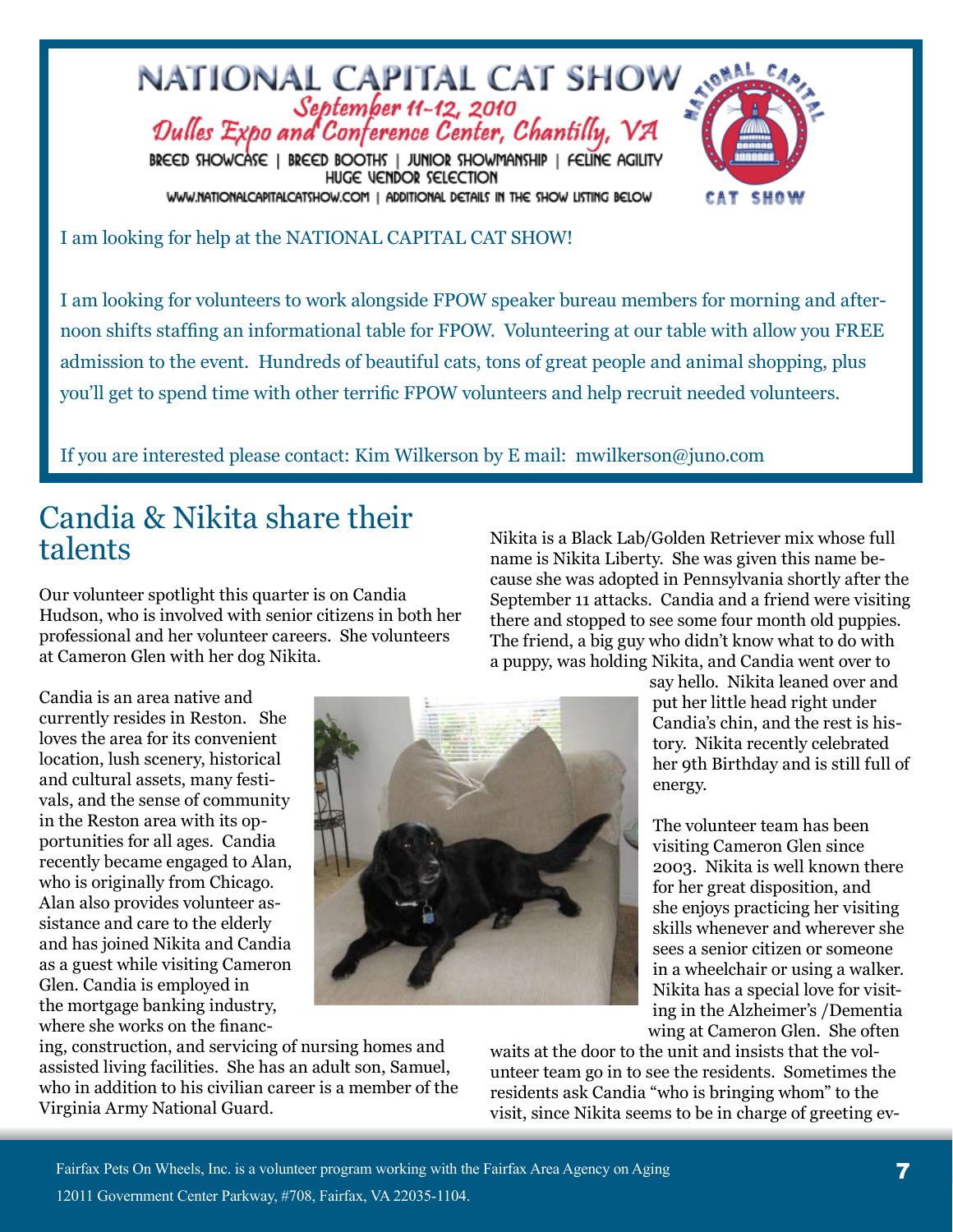eryone with a friendly smile and a wag of her tail.

Candia enjoys the fact that FPOW is a great way to share the love and happiness of a pet with others. She also likes the flexibilty of the program that allows her to visit as time permits and to be spontaneous about getting into the facility when she has an hour or so to give to the program.

Candia has a personal insight into what FPOW visits can mean to residents at a facility. Her own mother, Mrs. Sledge, was a patient at Cameron Glen while she received physical therapy when recovering from a stroke. Nikita made sure that other volunteer teams went in to see her "grandmother" when they visited. Candia's mother would telephone and let Candia know about her special visitors. The first time Candia saw her mom use the wheelchair on her own was when she got up from her bed to wait for the FPOW volunteers to arrive. Candia was able to see first-hand what a difference a visiting pet can make in the life of a resident.

Candia advises that a new volunteer should try to find a good "role model," an experienced volunteer to observe on initial visits after the on-sight training. She feels fortunate to have had some good role models that made her own initial visits much easier and less intimidating. Some techniques she learned were: (1) to let each resident she visits participate and interact with Nikita to the extent that the resident and Nikita both feel comfortable; and (2) always keeping safety and care first, allowing the resident to give Nikita a command such as "sit" and "down," to let Nikita extend a paw, to have the resident give a treat, or to have the resident talk to Nikita while she (Nikita) listens.

Nikita has also participated in some of Cameron Glen's special events: a Hawaiian Luau, a "Dancing with Your



Dog" event, and an Olympic celebration complete with Olympic medals. Candia says that it was great fun to see the dogs participating in these events and the joy that the residents displayed watching the antics of the canine "athletes."

Nikita and Candia have represented FPOW at the Reston Pet Festival. Candia is always encouraged by the amount of interest our program generates at these events. She was recently invited to join the Speakers Bureau and participated in the training for the Speakers. She is looking forward to spreading the news that FPOW is a wonderful



opportunity for volunteers to share the love and happiness of a pet with others and make their day brighter. Candia says that she is always touched by the power of a happy pet to make a positive difference in someone's life, be that someone the resident of a nursing facility or the human that presumes to be the pet's owner.

Submitted by Madelynn Arnold

### 5th Annual PET PHOTO **CONTEST**

Photo Contest Theme: BEFORE & AFTER

Share with us your favorite pair of photos featuring your pet. There will be 4 gift certificate prize levels and 4 honorable mentions.

E-mail your pet photos to: fpowphotocontest@cox. net before 8/30/10. (Note: One E-Mail per photo entry please.)

Entries MUST include your name, pet's name, and phone number. No professional photography please.

In your E-Mail entry, enter as many different photo pairs as you like, but please send each entry in a separate E-Mail.

Winners will be announced on 9/13/10 at the Annual meeting & showcased on our FPOW web site (www. fpow.org)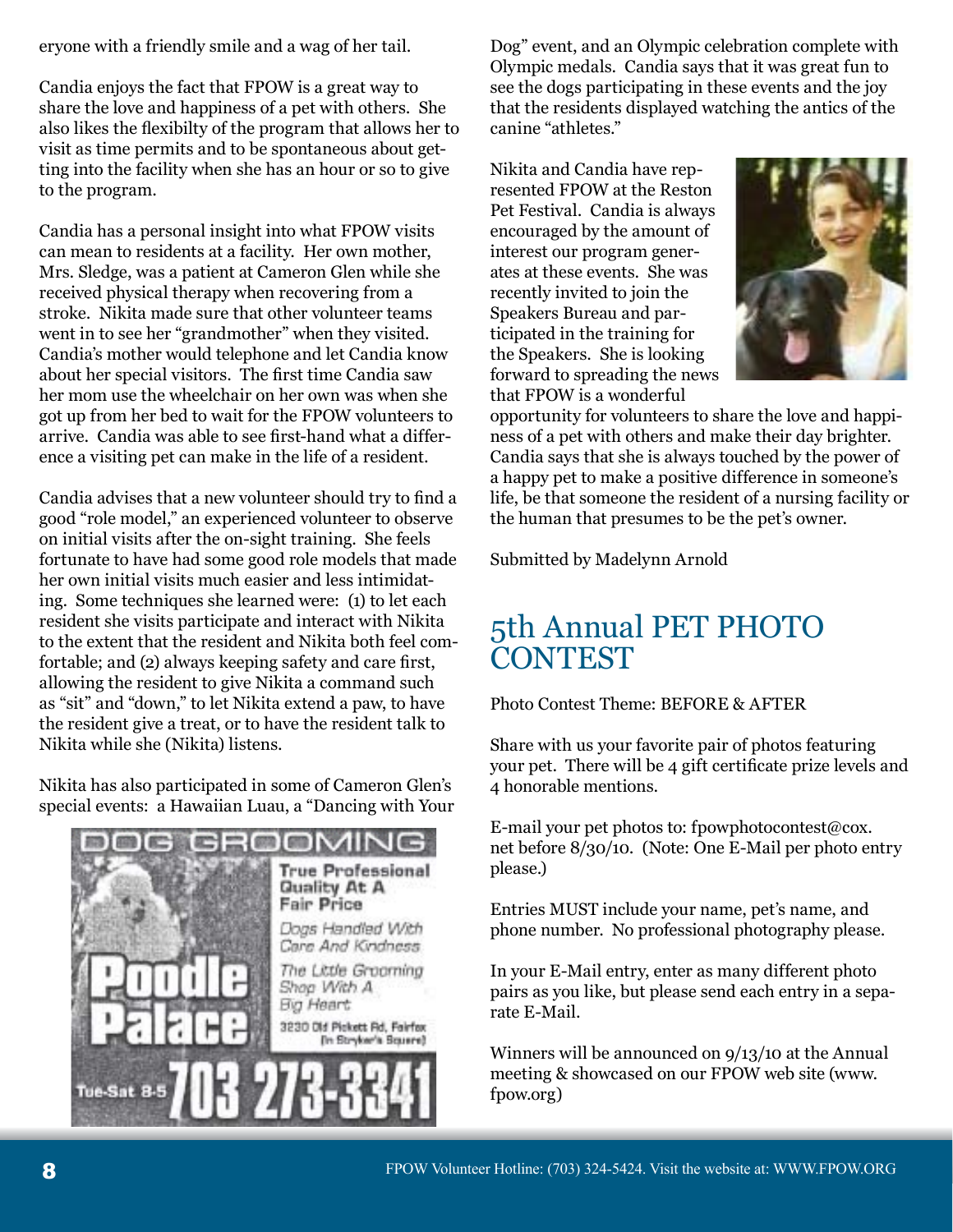# Photographers Needed!

Do you have a digital camera? Have you often thought that you could take a better picture than the DMV? Well, FPOW wants to give you that opportunity -- FPOW needs photographers to take the pictures of volunteers for their badges after their pets have pass their behavior evaluations. Pet Temperament evaluations are held monthly generally from 6:30pm to around 9:30pm.

Once the date for the temperament test has been determined, an email goes out to all photographers asking for a volunteer for the session. You can work as many/ few sessions as your schedule permits. Training will be provided. If interested, please send email to ruth. benker@verizon.net.

# Interesting Article

Here's a link to an interesting article on *The New York Times* website on elderspeak, "the sweetly belittling form of address that has always rankled older people."

We hope you find it interesting, educational and helpful in your visits.

http://tiny.cc/tye69

### More Pics from the Annual Appreciation Luncheon



# **See you at the Fairfax Pets on Wheels 3K Walk! October 3, 2010 at 12:00 pm**



**(703) 385-3766**

## Register online at:

**www.tiny.cc/walk2010** or visit www.fpow.org and click on Dates to Remember

**DIRECTIONS to The Walk: From VA I-495, take 66 West to Route 50 East to West Route 29/Lee Highway, to Weber's in shopping center on left (parking in rear)**

**Paws for a Cause 3K Walk Registration**